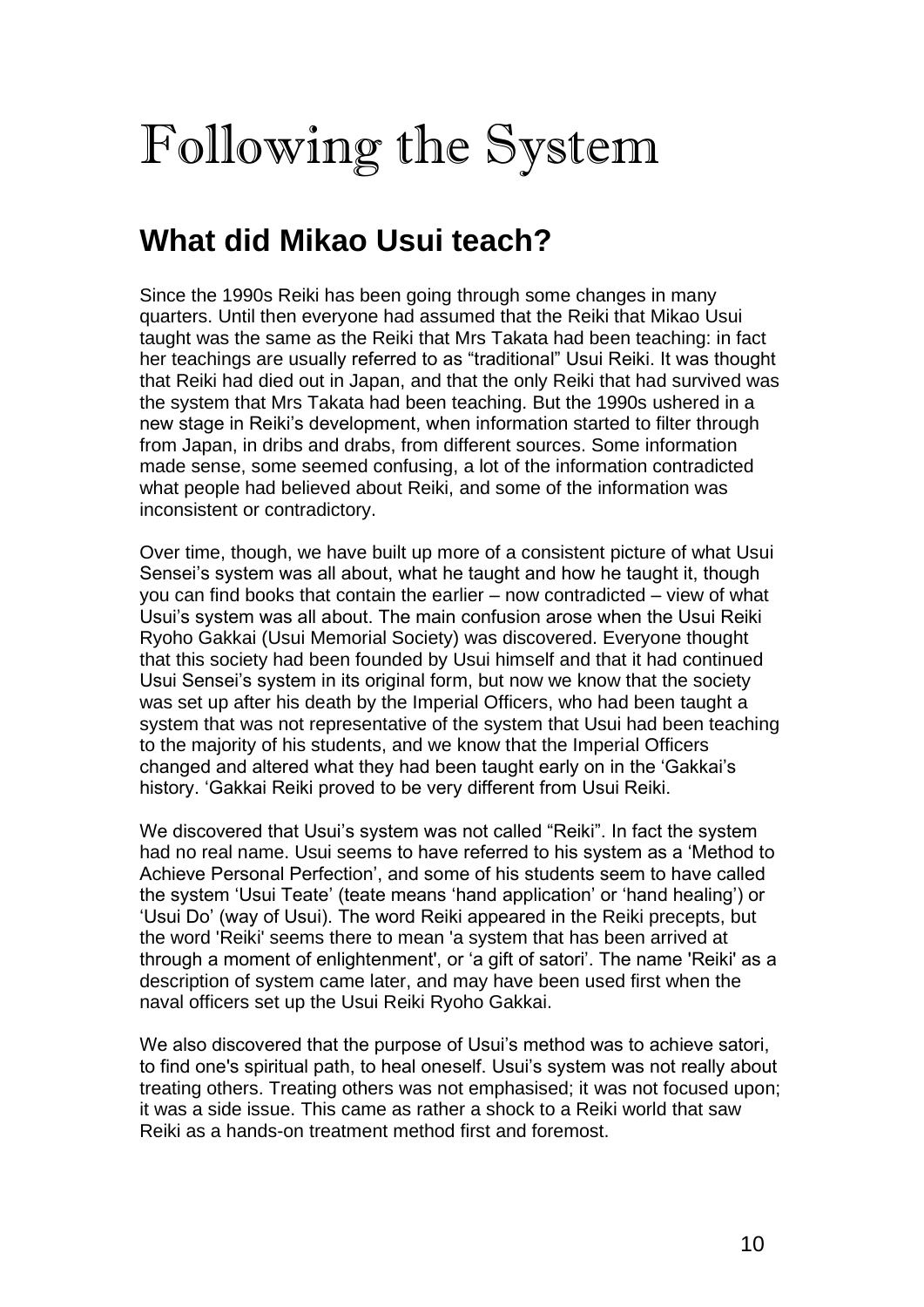# **The Original System**

The information that we have about the system that Mikao Usui taught has come mainly from a group of surviving students who are in contact with one or two people in the West. They were twelve in number when they were first discovered, though I understand that now – in 2005 – there are only a handful of them left. These are people who knew Usui, trained with him, and passed on his teachings to others in a quiet and limited fashion. Their information has helped to 'make sense' of the sometimes confusing and contradictory information from other sources in Japan, and they paint a picture of a simple spiritual system that is very different from the treatment-based Reiki that we see routinely in the West.

So the original Japanese form of Reiki is very different from the way that it has ended up being practised in the West. The thing that strikes me most about original Usui Reiki is the fact that it is so simple, so elegant, powerful and uncluttered. The system is not bogged down in endless mechanical techniques and complex rituals that now clutter up a lot of Western-style Reiki, with endless rules and regulations and restrictions.

The prime focus of Mikao Usui's Reiki was the personal benefits that would come through committing oneself to working with the system, in terms of selfhealing and spiritual development. Reiki was a path to enlightenment. Healing others was a minor aspect of the system, not emphasised, not focused upon; it was simply something that you could do if you followed Usui's system.

Original Usui Reiki involved committing yourself to carrying out daily energy exercises, self-healings, and receiving spiritual empowerments on a regular basis. You would have received training in an open ended fashion, rather like the way that martial arts is taught in the West today: you kept turning up and slowly developing your skills, and when it was thought that you had progressed sufficiently, you were allowed to move on to the next level.

The system was rooted in Tendai Buddhism and Shintoism, with Tendai Buddhism providing spiritual teachings and Shintoism contributing methods of controlling and working with the energies. The system was based on living and practising the Reiki precepts. The vast majority of Usui's students started out as his clients – he was well known as a healer, though what he taught was not really a treatment method. He would routinely give people empowerments so that they could treat themselves in between appointments, and if they wanted to take things further then they could start formal training with him, to learn how to heal themselves.

Before I detail what Usui Sensei taught at Second Degree level, and how we can echo this system, I want to take a slight detour by describing how Second Degree is taught in 'standard' Western-style 'Takata' Reiki, as distorted and mutated as it has passed from teacher to teacher over the years.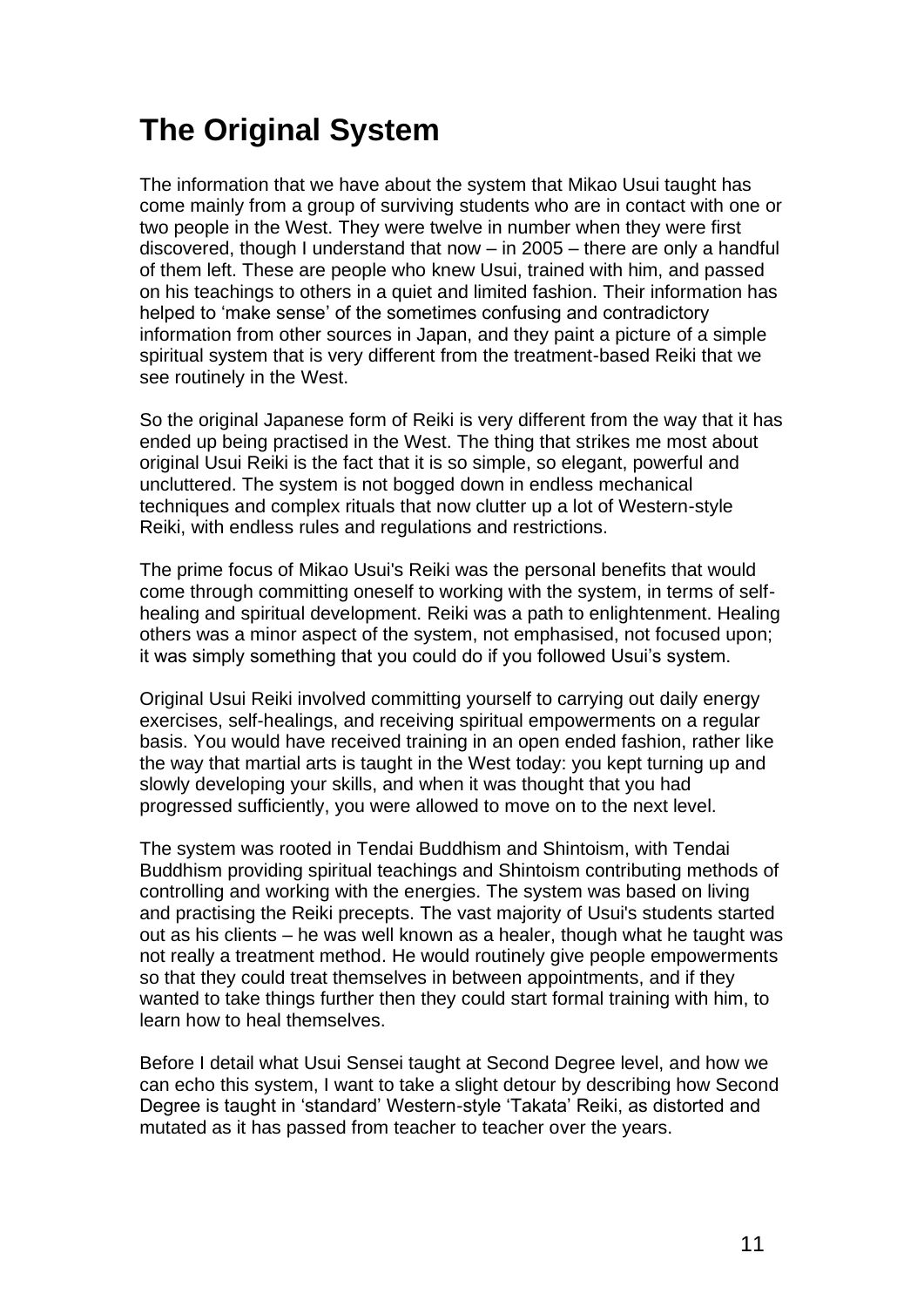## **'Standard' Western-style Second Degree**

Western-style Reiki is very much presented as a hands-on treatment technique, with an undercurrent of spirituality and self-healing, and Second Degree is no exception. Western Second Degree involves being 'attuned' to three symbols and there is a widespread belief that the symbols are useless – they will not work for you – until you have been 'attuned' to them on the day of the live course.

Students are taught how to use these symbols when giving Reiki treatments and when carrying out distant healing, though there is no real consensus about how the symbols should be used – this differs in different lineages. There tend to be quite a few rules and dogma concerning how the symbols must, and must not, be used, and symbol use tends to be quite complicated, with mixtures of symbols and symbol 'sandwiches' being taught routinely (see later).

The symbols tend not to be used when self-treating.

Students are usually not shown how to experience the energy of a particular symbol, because they are taught to mix the symbols together all the time, often in an arbitrary and illogical fashion.

This contrasts greatly with Mikao Usui's system, as passed on to us by his surviving students. What I am going to do below is to just recap briefly what Usui Sensei's First Degree training was all about, and then I will move on to describe what was passed on at Second Degree level, and how we can echo that original approach.

## **Mikao Usui's First Degree (Shoden)**

Mikao Usui's First Degree training ("Shoden", which means 'first teachings') was very simple, and it seems that Usui taught hundreds of people at this level. Shoden was all about opening to the energy through receiving many Reiju empowerments (simple connection rituals), it was about cleansing and self-healing.

The student would practice different forms of self-healing, including selfhealing meditations, they would chant and live the Reiki affirmations, and they would practice a couple of energy exercises.

Students would be introduced to the concept of mindfulness, they would focus on developing their awareness of their Tanden and that would, for some, lead to second-degree level.

Students would not treat others at first-degree.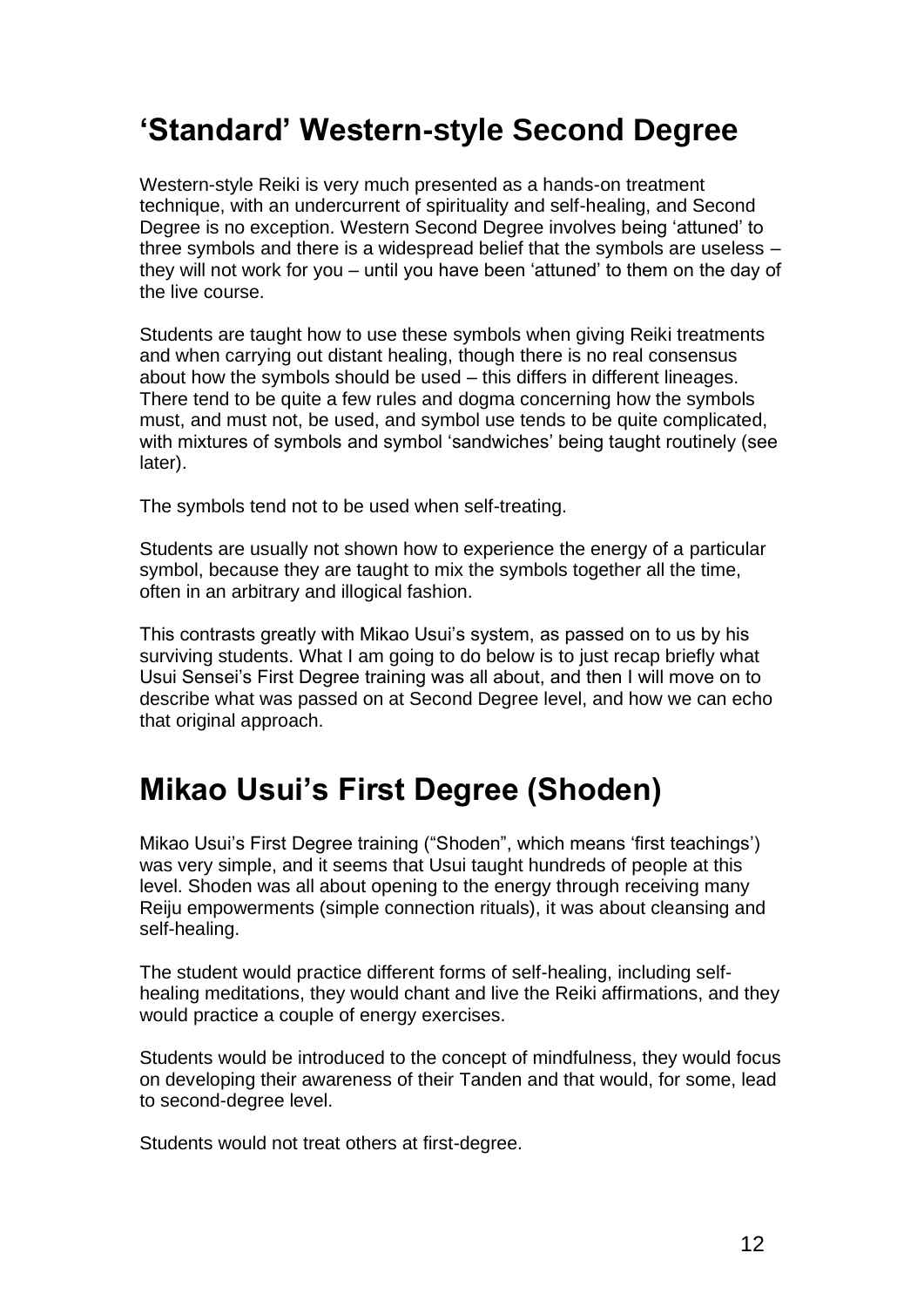# **Mikao Usui's Second Degree (Okuden)**

We know that the precepts provided the foundation of Usui Sensei's system, so students would continue to live their lives in accordance with these principles, as well as continuing to practise mindfulness, which was emphasised more at this level. They would continue to receive regular empowerments from Usui, and indeed regular empowerments continued throughout the students' training at all levels.

So far, then, Second Degree has continued with the basic approach established at First Degree, and what was different at Okuden level was the spiritual teachings the students received, and the energy work that they carried on for an extended period of time. The energy work was carried out for the purpose of furthering the students' self-healing and spiritual development, though the energies that were worked with could also have been used to treat people.

Some treatments might have been carried out by some of Usui's students but this wasn't really emphasised, and any treatments would have been carried out simply, using intuition, and without the application of 'techniques'.

Usui's Second Degree was split into two sub-levels - Okuden Zenki and Okuden Kouki - with perhaps 70 students having reached Zenki and maybe 30 of those having reached Kouki level.

The energy work at Second Degree furthered your self-healing and spiritual development by allowing you to fully experience your physical reality and your spiritual essence, and allowing you to experience a state of oneness, a powerful process for helping to achieve balance. The energy work was carried out by the students using meditations, or chanting sacred sounds, though a few of the students used symbols.

The Spiritual teachings introduced at Second Degree level involved studying Buddhist sutras: the Lotus sutra, the Heart sutra and the Diamond sutra. The Lotus sutra is the foundation document of Tendai Buddhism, and it seems that Usui Sensei was passing on the inner teachings of Tendai Buddhism in a way that could be understood by everyone. Usui did not expect his students to have a particular religious background, though, and we do not have details of the spiritual teachings that Usui was passing on.

## **Zenki**

In the first of the two second-degree levels (Zenki) you would practise 'becoming' the energies of earth ki and heavenly ki, two fundamental energies that are used and referred to in Taoism, Buddhism, Shinto, and in energy practices like QiGong and Tai Chi. You would do this by practising various meditations over many months, or by chanting sacred sounds and meditating on the energies that they elicited, or maybe a bit of both approaches. You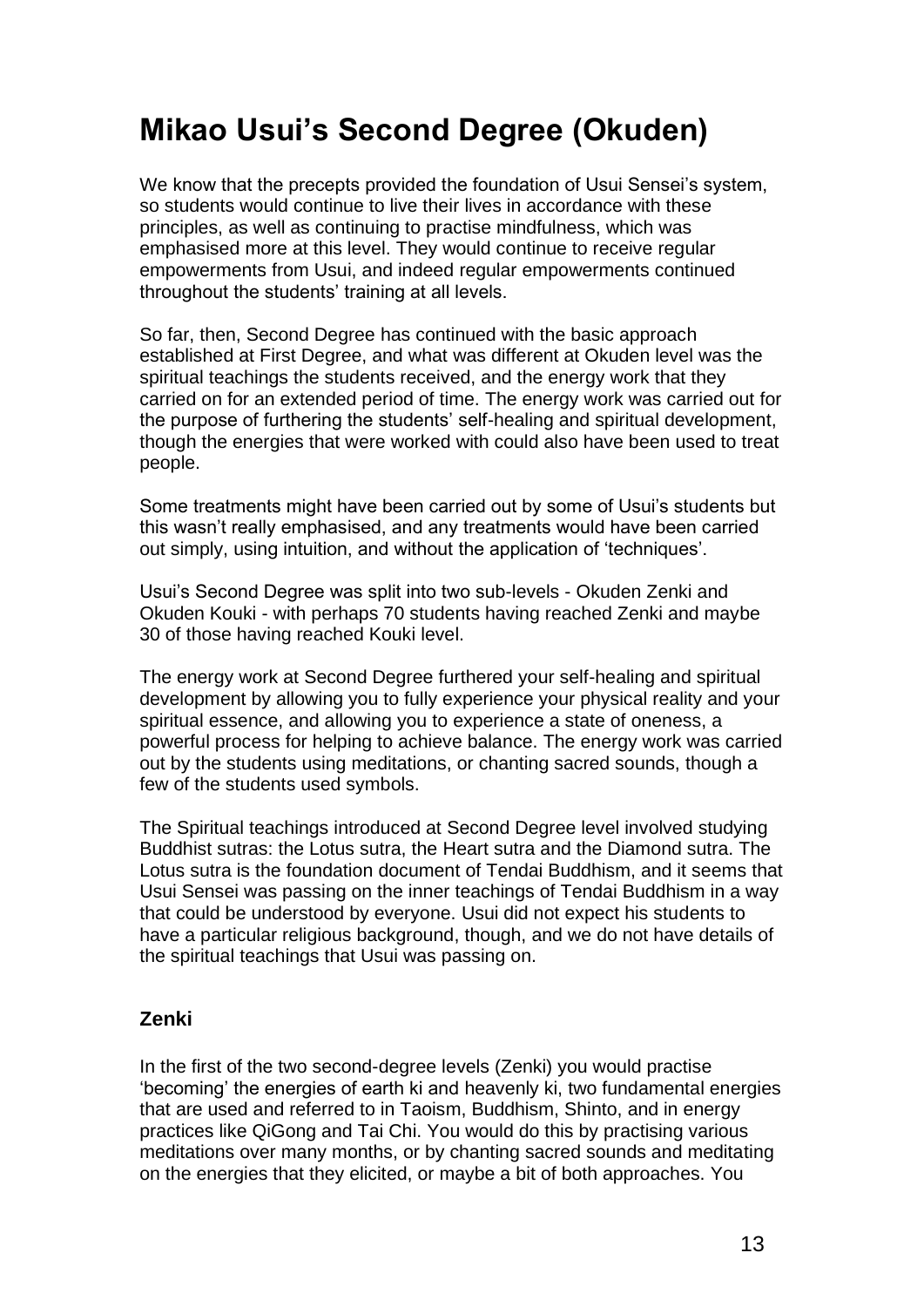learned to 'become' these energies over an extended period of time in order to move along your path to enlightenment, and to promote self-healing. This process was not rushed, since you had to learn to 'become' the energies fully, one energy at a time. Students would have worked with each energy for perhaps 6-9 months before moving on, so it was a slow process; the two energies that were introduced at Okuden Zenki had to be fully integrated before you moved on to Okuden Kouki.

The sacred sounds that you used to further your self-healing and spiritual development could also be used to treat others, and students might do some treatments at this level, though it was a bit of a sideline to the main thrust of the system. Treatments might be based on a few simple hand positions that were used on the head, though this was not taught to all students, and the focus was very much on intuition in terms of hand-placement and in terms of what energy – if any – you emphasised during the treatment.

The sacred sounds, called 'Kotodama' (or 'Jumon' if referred to from a Buddhist perspective), come from Shintoism, the indigenous religion of Japan. This is really ancient stuff. This takes us back to the mists of ancient Japanese history, to a time when the sound of the human voice was said to be able to stop armies, to kill, to heal and to control the weather.

The use of the Reiki Kotodama is covered on the Reiki Evolution "Deepening" course and the Reiki Master / Teacher course.

### **Kouki**

At this second sublevel of Second Degree you would be introduced to the concept of oneness, which was one of the goals of the system, and you would learn through carrying out meditations, and/or chanting one of the Reiki Kotodama, to fully experience 'oneness'. Distance healing as practised in the West is an expression of oneness, and Usui's students would have realised that they could do this easily, though again this was a sideline to the main thrust of the system and in fact I do not think there is any evidence of the original students having carried out distant healing as we would understand it. I think that their view would have been that if all are one, if there is no me and there is no you, then working on your self is the same as working on other people.

Actually, treating other people is an expression of oneness too!

## **The Use of Symbols in Usui's system**

Interestingly, no symbols entered into Usui's system for the majority of his students. The Reiki symbols were introduced into the system late in Usui Sensei's life, they were introduced jointly by Usui and his senior student and friend Toshihiro Eguchi, and they were introduced for the benefit of the Imperial Officers, including Dr Chujiro Hayashi. Usui was well known as a healer, though his system was not about treating others, and he had been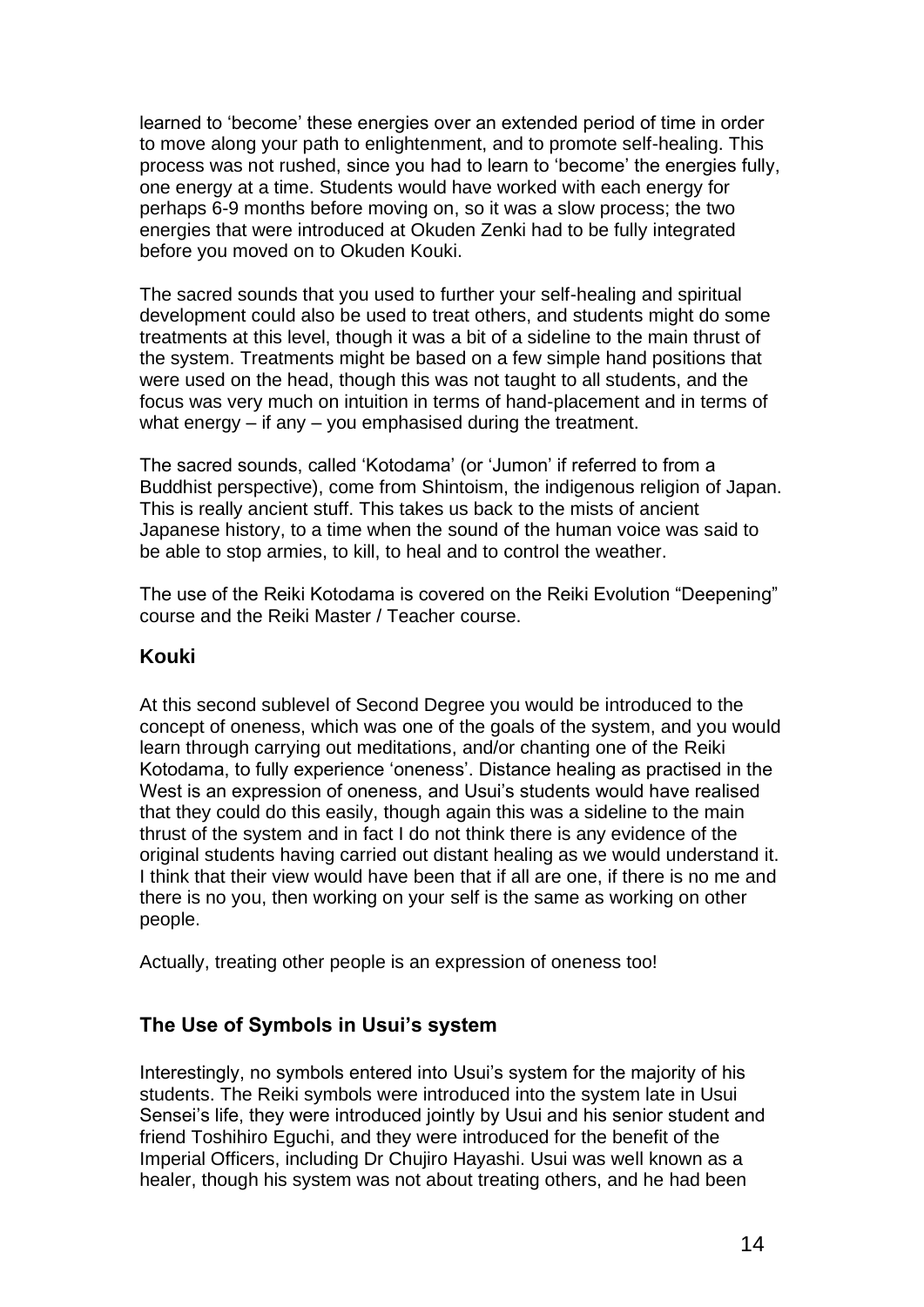approached by the Japanese military who wanted Usui to teach a simple hands-on healing system that could be used by Imperial Naval officers in a navy that had woefully inadequate levels of medically-trained staff.

So Usui passed on to them a system that was focused on the treatment of others and which, instead of requiring students to meditate or chant for many, many months in order to get to grips with certain energies, utilised symbols as a quick way of representing those energies in a treatment context. The Imperial Officers simply did not have the time to get to grips with the energies in the way that the other students had, and it seems that they were not so interested in the self-healing and spiritual development aspects of the system that Usui had taught to all the other students.

Since Dr Hayashi passed his modified version of these teachings onto Mrs Takata, and Mrs Takata passed on her interpretation of these teachings in the West, we have ended up with a Reiki with a heavy 'treatment-of-others' slant, and a system based on the use of symbols when treating people at Second Degree level. The meditations and the sacred sounds that Usui taught to most of his students simply did not make the journey to the West with Mrs Takata.

But since the symbols are there to represent the energies of earth ki and heavenly ki, we can use the symbols when meditating to experience these energies, in the same way that the earlier students used sacred sounds, for example, to fully 'become' the energies of earth ki and heavenly ki. You can find out how to meditate on the symbols later in the manual.

## **How can we follow the teachings?**

We know that the system that Mikao Usui taught to the majority of his students at Second Degree was a spiritual development and self-healing practice, based on these five areas:

- 1. Focusing on and living Mikao Usui's precepts
- 2. Practising mindfulness
- 3. Receiving Reiju empowerments regularly
- 4. Working with the energies of earth ki and heavenly ki
- 5. Experiencing a state of oneness

These areas can form the basis of our Reiki practice too. Now obviously we are not going to learn and practise Reiki in exactly the same way as was done in 1920s Japan. This is simply not possible since we live in the 21st Century in the West. We do not have the same history or cultural and spiritual background as Usui Sensei's students, and we do not know the precise details of everything that Mikao Usui taught.

But what we can do is to make part of our routine the basic practices of Usui Sensei's system, which was designed by him to be accessible to people from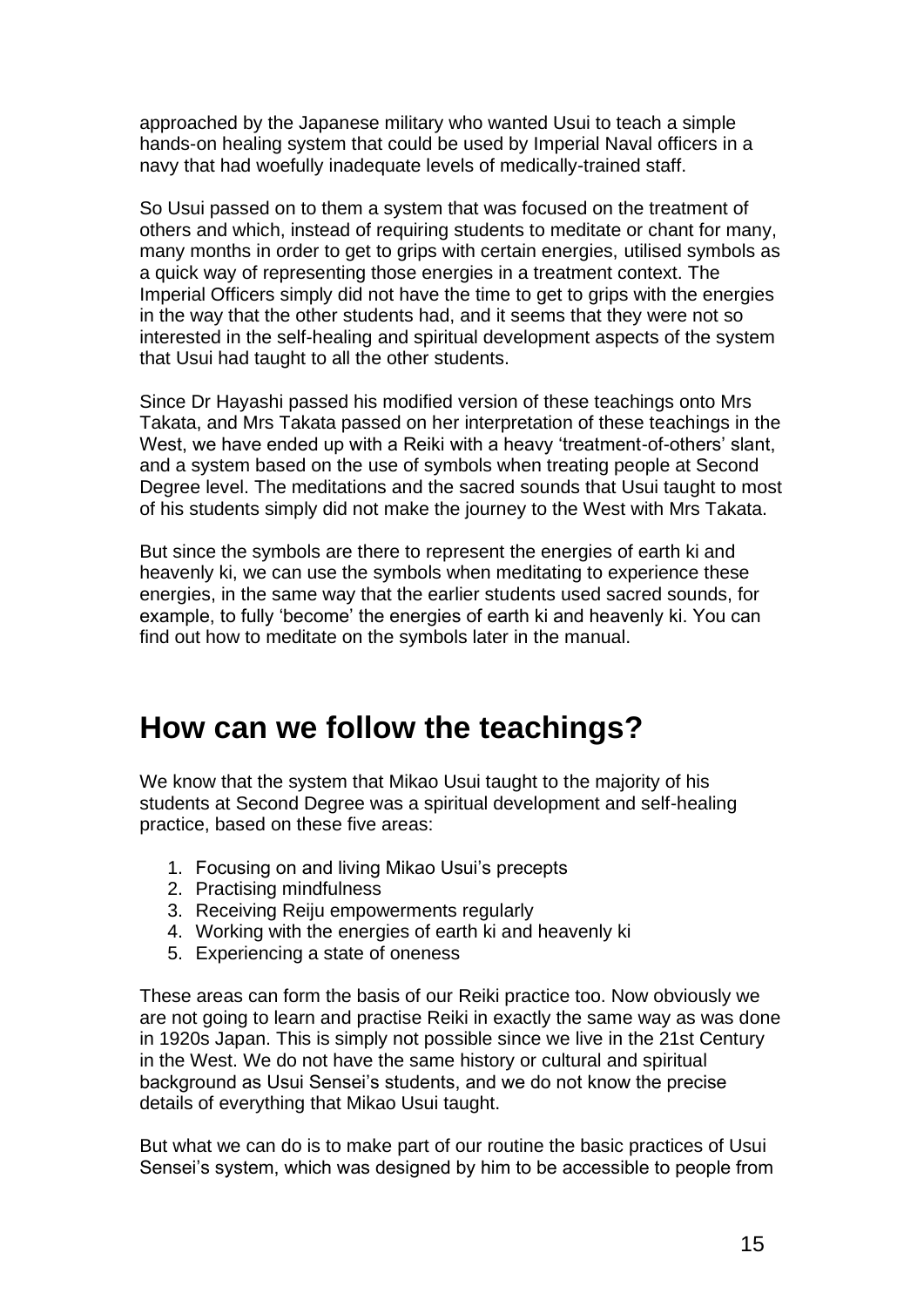different backgrounds. Below I have touched on the five areas, and in subsequent chapters I will go into more details about how we can follow Usui Sensei's simple system in the modern world.

#### **Reiju empowerments**

Mikao Usui's students received empowerments from him again and again throughout their training at all levels. The training was more like martial arts style training, with ongoing and sometimes sporadic contact between student and teacher – rather than the day-courses or two-day-courses that are usual in the West (and usual in Japan now, for that matter).

But we can echo the practice of giving and receiving empowerments over an extended period as follows:

| Live Reiki Courses                                                                             | <b>Reiki Home Study Courses</b>                                                                                                     |
|------------------------------------------------------------------------------------------------|-------------------------------------------------------------------------------------------------------------------------------------|
| By receiving several Reiju<br>empowerments from your teacher on<br>the day of your live course | By receiving distant empowerments<br>sent to you specifically by your<br>teacher, during the course of your<br>home study programme |
| Subsequently, by receiving distant<br>empowerments on a weekly basis                           | Subsequently, by receiving distant<br>empowerments on a weekly basis                                                                |

It is simply not practical, given the distances that many people travel to attend live Reiki courses, or given the distance between many home study course students and their teacher, for the teacher and student to get together every week so that the student can receive a 'live' Reiju empowerment from the teacher.

But, since there is no difference between a 'live' Reiju empowerment and one received at a distance, we can effectively echo this original practice of empowering on a regular basis, so long as the student is prepared to commit a few minutes each week tuning into the distant empowerments which we Taggart sends out, and which can be 'tuned into' any time on a Monday.

## **Mikao Usui's Precepts and Mindfulness**

The foundation of Usui Sensei's system was to follow a simple set of rules to live by. These 'precepts' are Buddhist or Shugendo in origin, have a very long history, and it was said that by following the precepts the student would obtain more spiritual development than was possible by carrying out any of the energy work. So the precepts – and the idea of mindfulness which is strongly linked to or suggested by the precepts – are a very important part of Mikao Usui's spiritual system and should not be glossed over.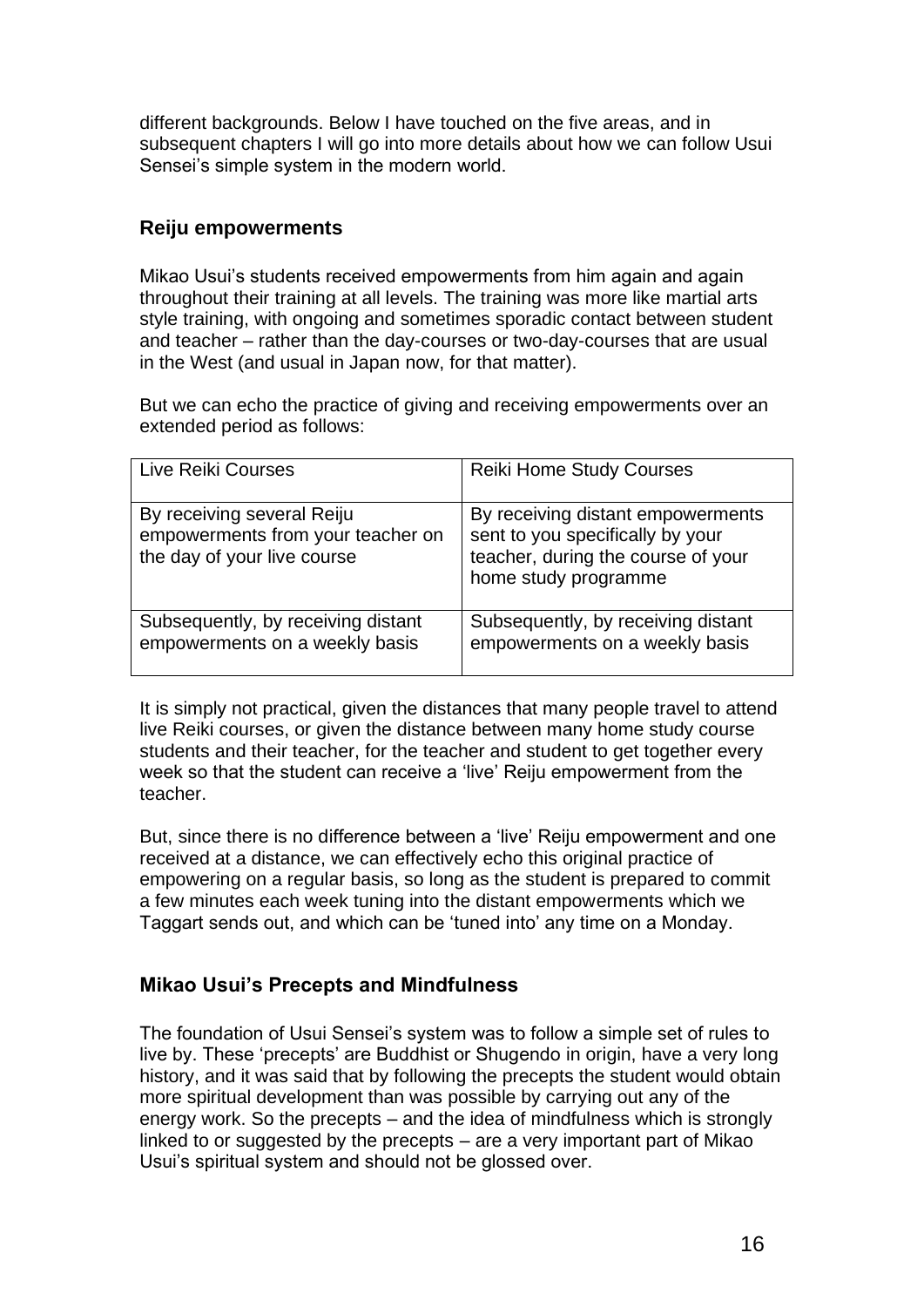They are the very foundation of his system. You start with the precepts.

Please go back to your First Degree manual and re-read the section that deals with the precepts and mindfulness. Read the mindfulness books that are recommended there and reaffirm your commitment to make the precepts the way that you live your life. Make mindfulness a way of life.

### **Working with earth ki and heavenly ki**

You will already have established a regular routine of working on yourself, using Hatsurei ho and the Self-treatment meditation. Now we can modify this routine and introduce a regular practice of meditation on two Reiki symbols, to allow you to fully experience earth ki and heavenly ki, the energies of our physical reality and our spiritual essence. We do this to further our selfhealing and spiritual development. These meditations, not surprisingly, focus on the Tanden, the centre of our personal universe, and you will have been focusing on your Tanden since you started your First Degree course. The symbol meditations are described later, and you will have received an audio CD containing a guided meditation that you can use to help you get to grips with this exercise.

#### **Experiencing a state of oneness**

At Second Degree we can learn to experience a state of oneness by using one of the Reiki symbols, and to cultivate this state when carrying out distant healing: a way of using oneness in practice. Oneness is a state that we can also cultivate when treating others.

#### **Treating others at Second Degree level**

In a world where Reiki is presented to the world as a sort of complementary therapy, something that you do to other people, we need to continually remind ourselves that the treatment of other people was not what Usui's system was all about. Treating others was not focused upon or emphasised. At First Degree level, Usui's students would probably have just worked on themselves. They might have treated others at Second Degree level.

But there is a world of difference between the often dogmatic, complex and 'technique-heavy' treatment approach of many Western Second Degree courses, and the simple and intuitive approach adopted by Usui Sensei and his students. We can treat more in the original way by embracing intuitive working, and you will be learning a simple method that you can use to open yourself to your intuitive side. Reiki is presented to the world as a treatment technique and this course gives you what you need to treat others confidently and successfully, moving beyond standard hand positions to go 'freestyle', gearing your treatments towards the individual energy needs of the people you are working on.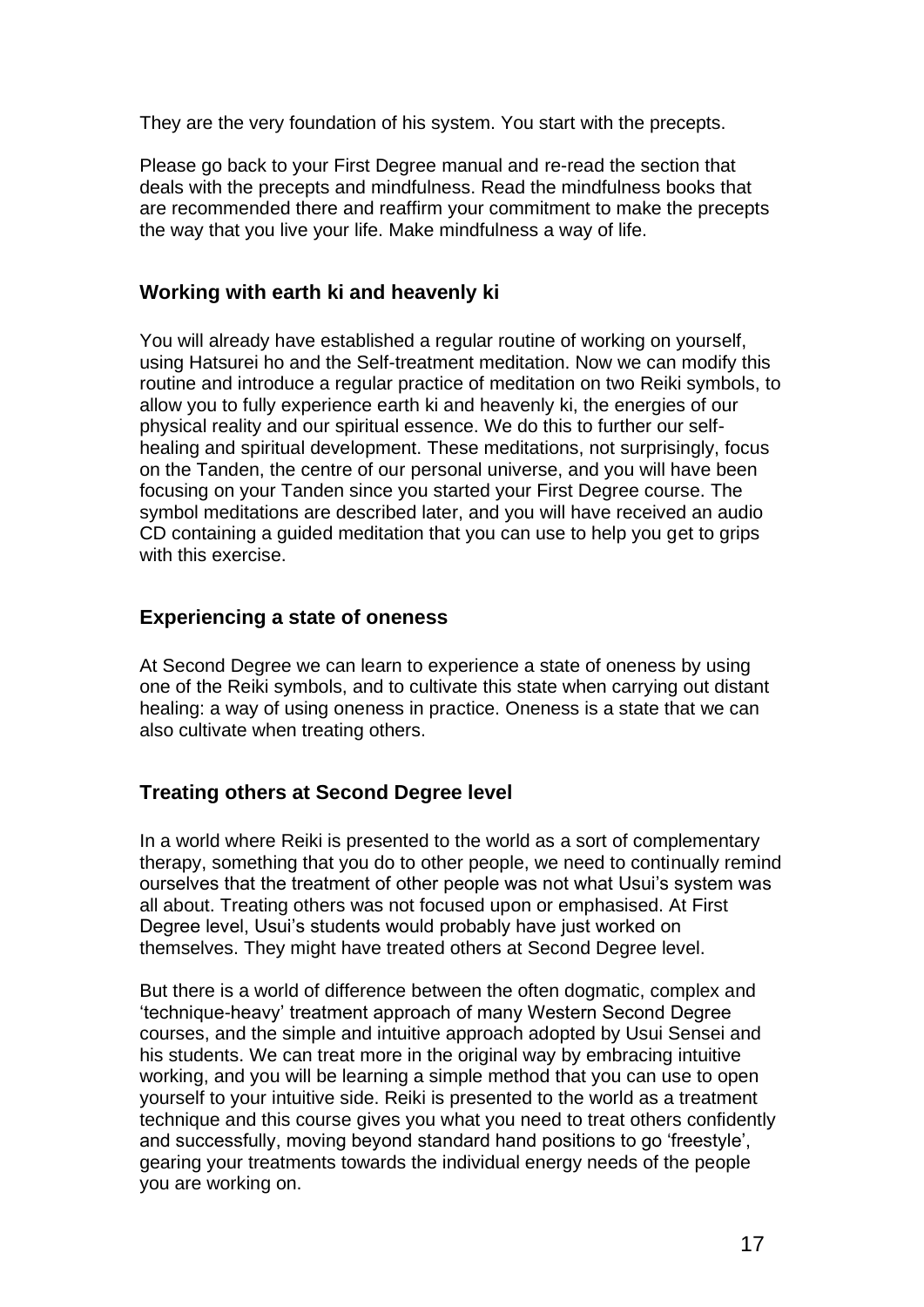## **Reiki Evolution courses and their content**



The logo to the left says "Shin Reiki", which translates approximately as "Reiki Evolution". So I suppose you could refer to the form of Reiki that you learn on this course as "Shin Reiki" but the last thing I want to do is to promote yet another version of Reiki with a different name! What I have done with all my Reiki courses is to blend the Western approach to Reiki teaching (daycourses rather than martial-arts style teaching, with a system based on the treatment of others) with simple and powerful methods that were part of the system developed by the founder, Mikao Usui, but which were never taught in the West.

Reiki was modified and changed a great deal during its journey to the West, through Dr Chujiro Hayashi and Mrs Hawayo Takata, and then changed again as it passed through the New Age movement and from teacher to teacher in the West. What I have

tried to do is to complete the circle by bringing my teaching more in line with what seems to have been intended by Mikao Usui. I have kept the Western teaching format (day courses) but I have added a home study element to the live courses so that the student has the opportunity for the information to sink in and to carry out some simple energy work over - usually - several weeks, depending on the interval between receiving their booking and the date of their live course. Home study students follow a course that is perhaps more in line with the teaching approach that Mikao Usui used, by following a course of study and energy work over at least a six week period. I have also made sure that the courses are in sympathy with the 'treatment' emphasis of most Reiki courses.

I have adapted and changed my Reiki by, as far as I can, bringing it into line with the system that Usui set down in the early part of last century, but presenting it to you in the Western teaching format, and in a way that is compatible with other people's Reiki Second Degree courses.

The information in this manual is partly based on the traditions of Western Reiki, as taught to me by a variety of Western Masters, partly based on some of the teachings of the Usui Reiki Ryoho Gakkai in Japan (Mikao Usui's Reiki Association) which have come to us through Frank Arjava Petter and Hiroshi Doi, but mainly based on information coming from a group of Usui's surviving students, through Chris Marsh. This last source takes us the closest to Usui Sensei's original form.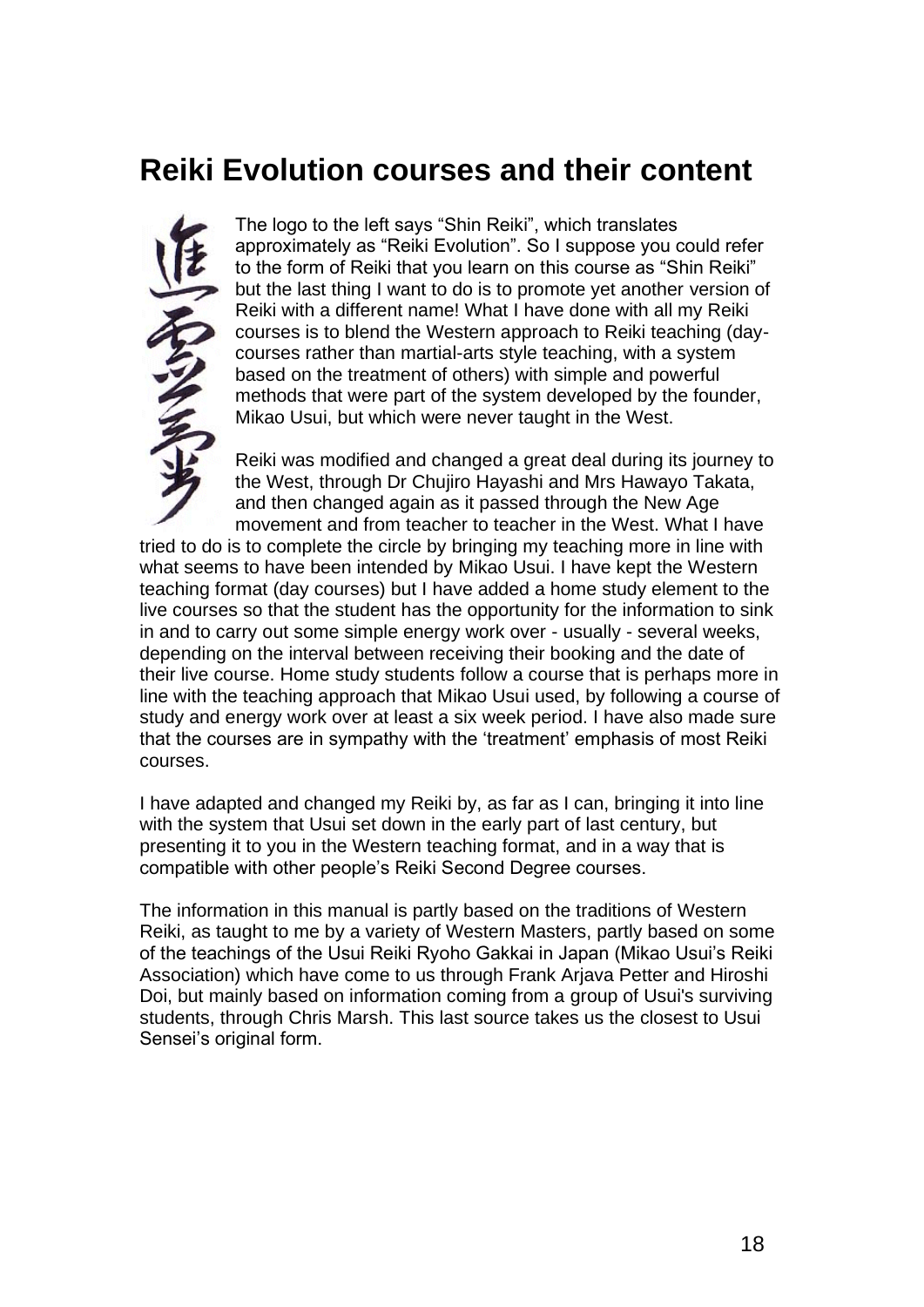# Reiju

In your First Degree manual you can read all about Reiju empowerments, what they are, where they come from, how they were used by Mikao Usui and how they differ from 'attunements'. You can read about the effectiveness of distant connections and the benefits that accrue through receiving distant empowerments regularly. Perhaps you would like to start by quickly rereading that section of the Shoden manual to refresh your memory.

Now, you know that, at First Degree, empowerments can be seen as a way of 'connecting' you to the energy, or a way of allowing you to recognise something that is within. At Second Degree, of course, you are already 'connected' to or channelling Reiki, and have been for some time, so the empowerments that you receive on this course – or the distant empowerments that you receive during your home study course – are not so much about 'connecting' you, but are more about helping to reinforce that connection. People often notice that after receiving their Second Degree empowerments the energy seems to flow more strongly, and this is frequently noticeable to the people that you have been treating.

The Second Degree empowerments 'flag up' to your energy system certain energies or states that are going to be helpful to you in terms of your selfhealing and spiritual development, energies which you can continue to work with by meditating on and using the Reiki symbols, or using the Reiki Kotodama which you will learn on the Reiki Deepening course or the Master / Teacher course. The symbols act as 'triggers' that allow you to access the energies that have been strongly flagged up to your system by the empowerments you receive as part of this course.

Most people within the world of Reiki will have not received Reiju empowerments but will have received a series of 'attunements'. Many people believe that the Reiki symbols will not work for a student until they have been 'attuned' to them (by the Reiki teacher visualising that the symbols are placed into the student in some way during the attunement ritual). For most of Reiki's history, all Reiki connection rituals involved putting symbols into the student in some way, so no-one knew how to attune without using symbols, to see whether you really needed to be 'attuned' to the symbols for them to work for you.

But from Japan came Reiju, a connection ritual that does not involve the use of symbols, and we now know that you do not need to be 'attuned' to a symbol for it to work for you: you just need to be 'connected' to Reiki, and now we can achieve that without using symbols, by using Reiju. In fact once you have been attuned to Reiki then any symbol will push the energy in a particular direction without you having to have been 'attuned' to it (whatever that means).